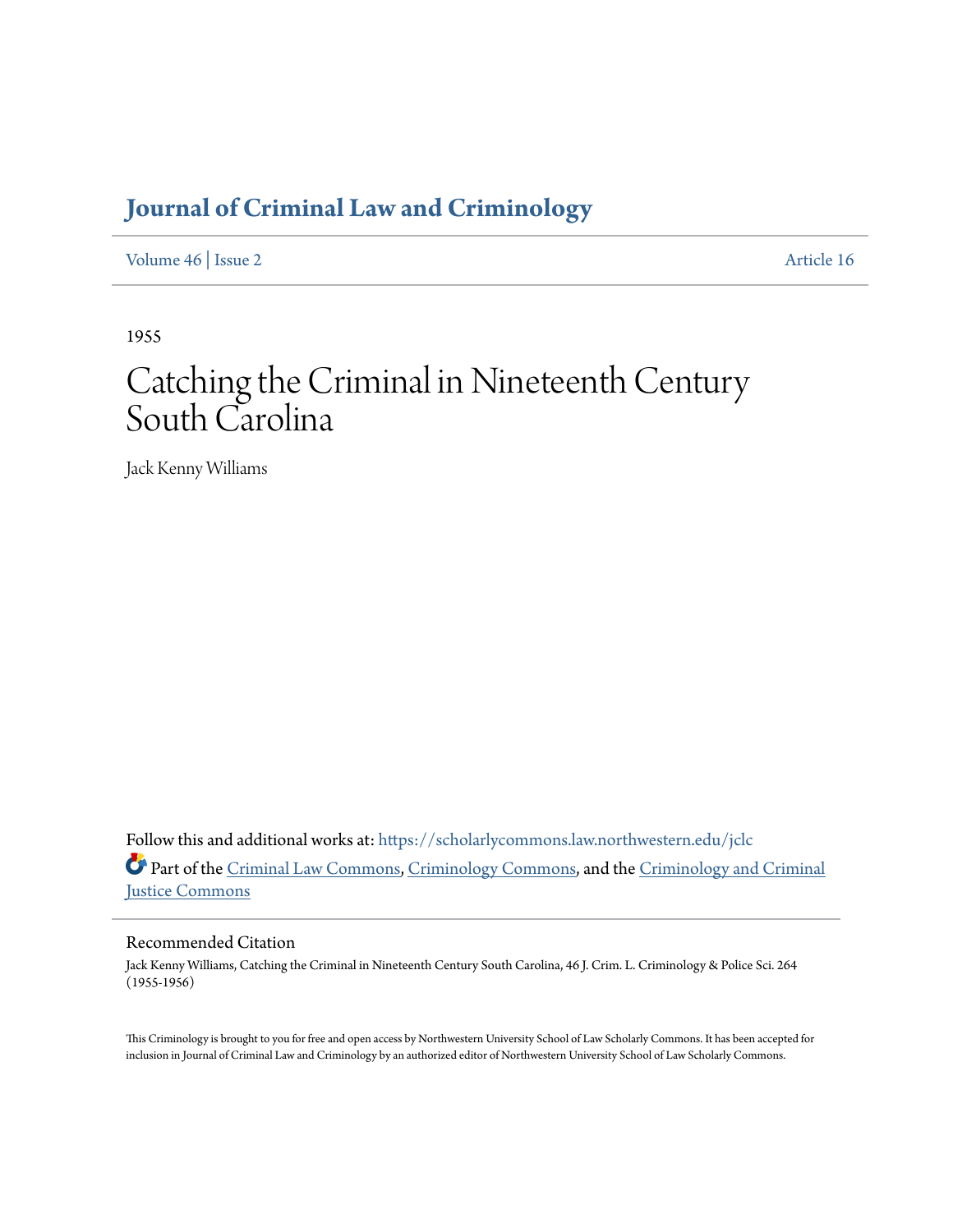#### CATCHING THE CRIMINAL IN **NINETEENTH CENTURY SOUTH** CAROLINA

#### JACK KENNY WILLIAMS

Jack Kenny Williams, Ph.D., has been since 1947 Associate Professor of History and Government at Clemson College, Clemson, South Carolina. He is currently President of the South Carolina Historical Association and has published numerous articles on -historical subjects, including one in the *Alabama Review* (Jan. 1953), 'Crime and Punishment in Carolina, 1819-1840," and one in the *South Carolina Historical Maga*zine, "The Code of Honor in Ante-Bellum South Carolina."-EDITOR.

During the first half of the nineteenth century criminal indictments were handed out in South Carolina in a ratio of one to each 334 people in the state. This fact does not in itself attest to the skill of South Carolina's law-enforcement agencies. It does indicate, nonetheless, that these agencies were at work and were having considerable success; and it suggests that a study of law-enforcement personnel and their methodology might be at once interesting and informative.

The methods by which criminals were apprehended constitute to no small degree a study in the resourcefulness of South Carolina people. Legally appointed officials for preserving law and order were few outside the Charleston area, consisting usually of a sheriff, one or two deputies, and varying numbers of rural constables in each town and district.

These town and district officers usually performed with zeal and not a little courage, and their achievements often were impressive. The search for criminals, however, did not depend entirely on their skill or good fortune.

Numerous criminals, especially those guilty of larceny, were caught through the medium of newspaper advertising. Headlined by such eye-catchers as **"CATCH THE ROBBER"** or "THERE **GOES A SEDUCER"** the typical advertisement announced a reward, explained in detail the character of the misdeed, described the criminals as fully as possible, and ended with a personal plea for vigilance on the part of all readers. Many of these newspaper notices, in particular those penned by local subscribers, were printed free of charge by the editors as a public service. Similarly, most editors added to the announcement a request that other newspapers copy the item.

When printed at the order of police or other official state agencies the newspaper notices were blunt and to the point. When written by and inserted at the request of private citizens they were often colorful and expressive documents, calling forth the wrath of God on the "black-hearted wretch" or beseeching the villain to give himself up and hope thereby for divine pardon and mercy.

One common aspect of newspaper advertisements aimed at catching lawbreakers was the offer of a reward. These financial inducements ranged from the legal minimum of eight dollars and fifty cents, paid by the state to any citizen who apprehended a criminal, to a high of at least one thousand dollars, a sum offered in 1844 by the city council of Charleston for the capture of a murderer.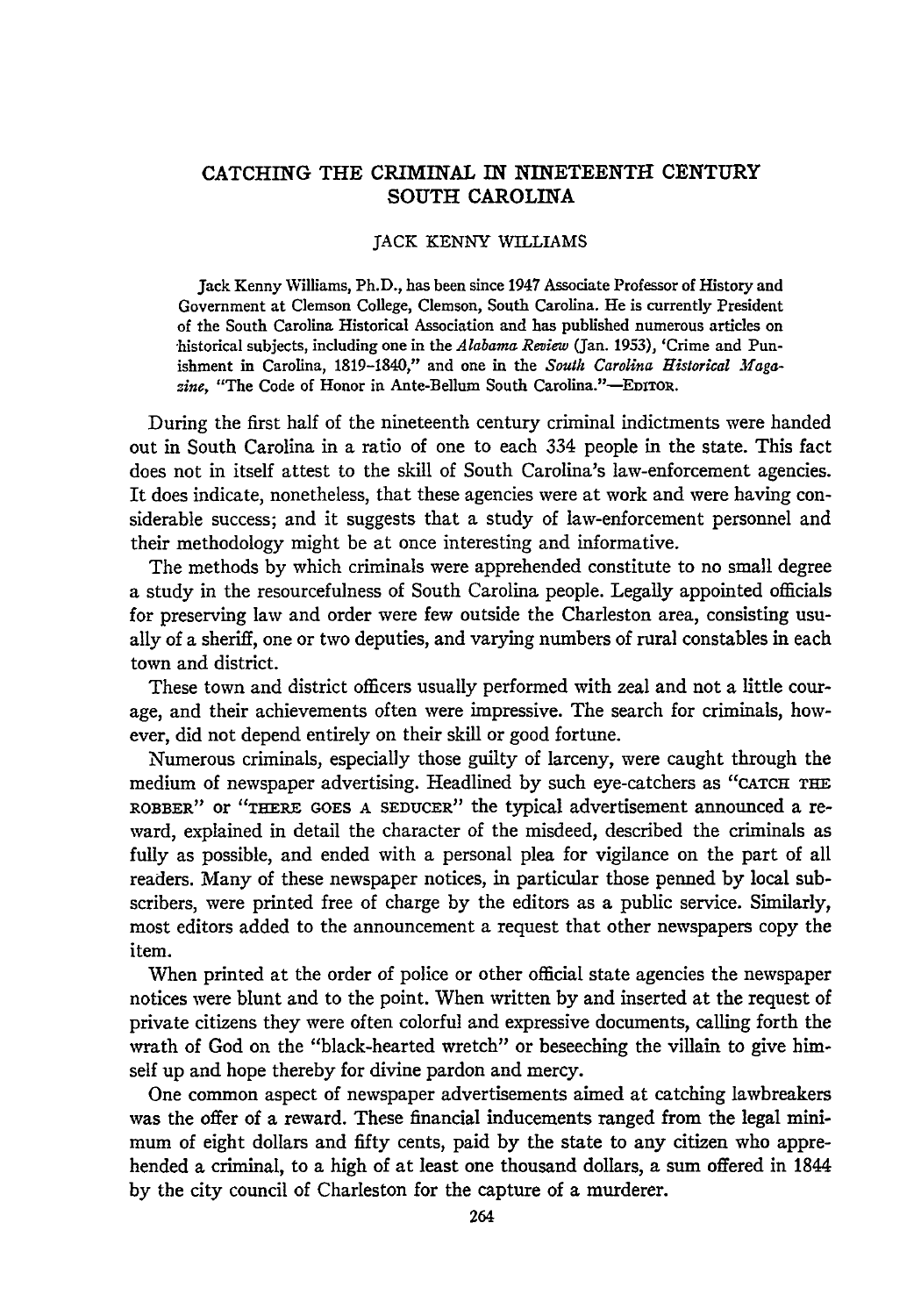Now and then a district grand jury instructed the clerk of its court to petition the legislature to provide money for rewards, and on occasion groups of citizens raised funds for the same purpose. Whatever the source, the promise of hard cash, despite the administrative difficulty sometimes encountered in attempting to collect it, doubtlessly served to keep citizens on the alert for wanted rogues. "Look out boys," wrote the editor of the Lancaster *Ledger,* announcing a governor's proclamation of reward, "\$300 is quite a lift these days."

Another important aid toward apprehending criminals was the work of the informer. In early South Carolina the informer was clearly recognized by law. Any citizen who turned in a felon was due a reward in addition to one-half of any fine assessed the wrongdoer. Further, any court solicitor was authorized to make a similar offer to minor criminals who would turn state's evidence against their erstwhile colleagues.

**All** citizens were urged to act the part of informers, and it was pointed out that concealing knowledge of a misdeed or its perpetrator was illegal. In cases of capital crime an accessory before the fact or after the fact was himself liable to the death penalty.

Much informing was done through the machinery of the district grand juries. The presentments of these bodies were filled with reports of criminal activity "brought to our consideration by a good citizen." This type of informing was directed more against nuisances and moral breaches than major crimes, but all species of lawlessness wereincluded. These grand jury crime reports, which often named names and were bluntly descriptive, were not indictments but requests for investigation and possible arrest. Their form, which varied little throughout the ante-bellum decades, is indicated by the following samples: "We present by the information of Gavin Jones Sabria Baxley for the murder of a child"; "We present up on information duly made that Charles Spiers & the Widow Sharp are living in a state of open adultery"; and "We further present that during the last summer a regular Cock Pit was established in this Town on a lot by John Williams to the very great annoyance of the citizens."

Then as now, informing might be a dangerous business. Not a few of the assault and battery cases which crowded the courts had their origin in informing. Harriet Martineau, an English lady who visited South Carolina in the 1830's, wrote that one of her Southern hosts had "carried loaded pistols for a fortnight knowing that he was lain in wait for by persons against whose illegal practices he had given information."

South Carolina citizens at times were not content to act as mere informers but took upon themselves the full duties of police. Unlike the informers, these self-appointed agents of law and order were not often well paid for their efforts. Nonetheless, criminals were frequently captured by individual citizen action, or by posses or vigilance groups.

The citizens who, acting alone, chased and captured lawbreakers were not necessarily without legal sanction. A statute carried over from the Pre-Revolution codes required any bystander who witnessed a crime to arrest the party or parties thereto, and levied a fine against him if he did not. Further, this law was on occasion enforced. A majority of citizen police, however, acted as such because they were themselves

Ň,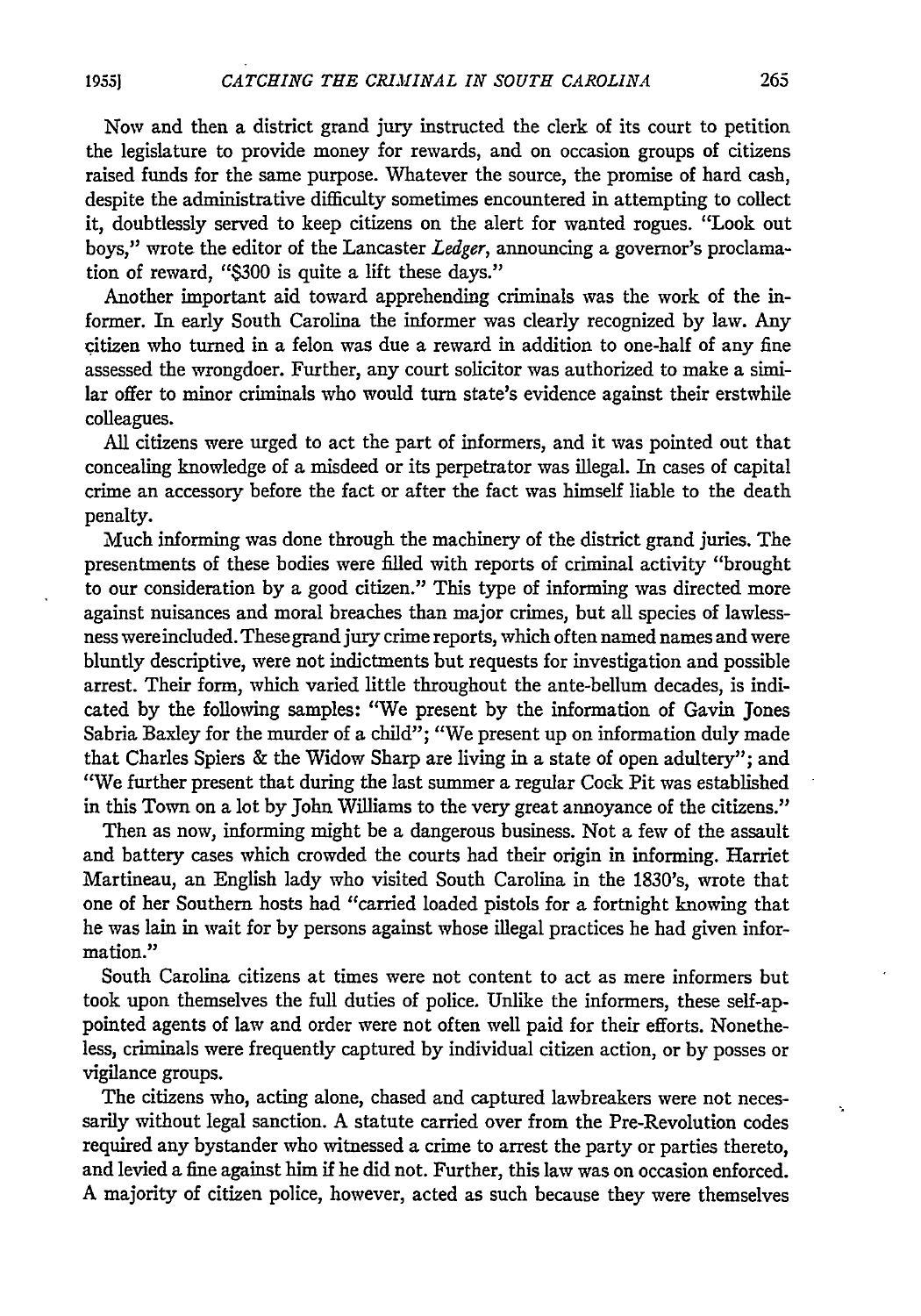the victims of the criminal's attack. Particularly was this so concerning pickpockets and common thieves, and these were the scamps most often caught by the volunteers. In Charleston especially the streets frequently echoed to the cry "sTop **THE ROGuE,"** as some angry native gave hot chase to a "member of the light-fingered gentry" who had lifted his pocketbook.

But-most citizen police apparently operated as organized groups and not as individual patrolmen. Known as posses, these bands were vital cogs in the machinery for law and order in South Carolina. Their interest did not always stop with the arrest of the criminal. At times a posse group became also court, jury, and punishing medium.

These citizen groups are clearly distinguished from undisciplined mobs and from "Vigilance Committees." The posse was an organized band, formed for the sole purpose of tracking down a criminal. The mobs, of course, had no actual organization; and the vigilance committees were formed not so much to capture criminals as to chase from the state slave stealers, "strolling persons," and those who illegally traded ("trafficked") with the Negroes.

The posse was based on the old English common law principle of "Hue and Cry," and in the eyes of contemporary observers it performed needful and important services. The consensus of critics foreign and local was expressed by English traveler James Stuart. "In an extensive district of country," he wrote, "where the expense of a police establishment cannot be borne by a few inhabitants, scattered at considerable distances from each other, no better scheme can be devised."

Posses were of two types: those organized by legally appointed police officers or magistrates, and those which came together on citizen call. The police-sponsored bands were the more frequent. Any ante-bellum police officer was authorized to call *a "Posse* Comitatus" to his aid, and constables of the rural areas were quick to do so. The men making up such a posse were in effect acting as deputy police. The chase and capture by a sixty member posse of a father and son who had escaped from the Walterborough jail in 1827 is an example of this type organization. The hiring of a posse and bloodhounds by constable Elly Godbold to chase a Marion district robber is another.

Two special type posse organizations which had police sponsorship in ante-bellum South Carolina were the patrol and the militia unit. The patrol was a citizen squad instituted for the single task of regulating slaves and apprehending Negro violators of the curfew laws. Established by state law, it operated until the Civil War and was essentially an adjunct of the militia system. It had the power to try and punish as well as to apprehend and arrest.

Militia units serving as policemen did so as a part of their regular duty. After 1743 all South Carolina males, once they came to age, were subject to militia duty, and it was understood that such duty might well be the tracking down of criminals. Indeed, when planter Samuel Porcher was elected a militia captain, he described himself to a relative as being then "a sort of chief of Police in the parish."

Actually, Porcher was taking an exaggerated view of his responsibilities. The militia units were used less often than he apparently believed. Posses were needed quickly when needed at all, and it was usually faster to gather up the men nearby,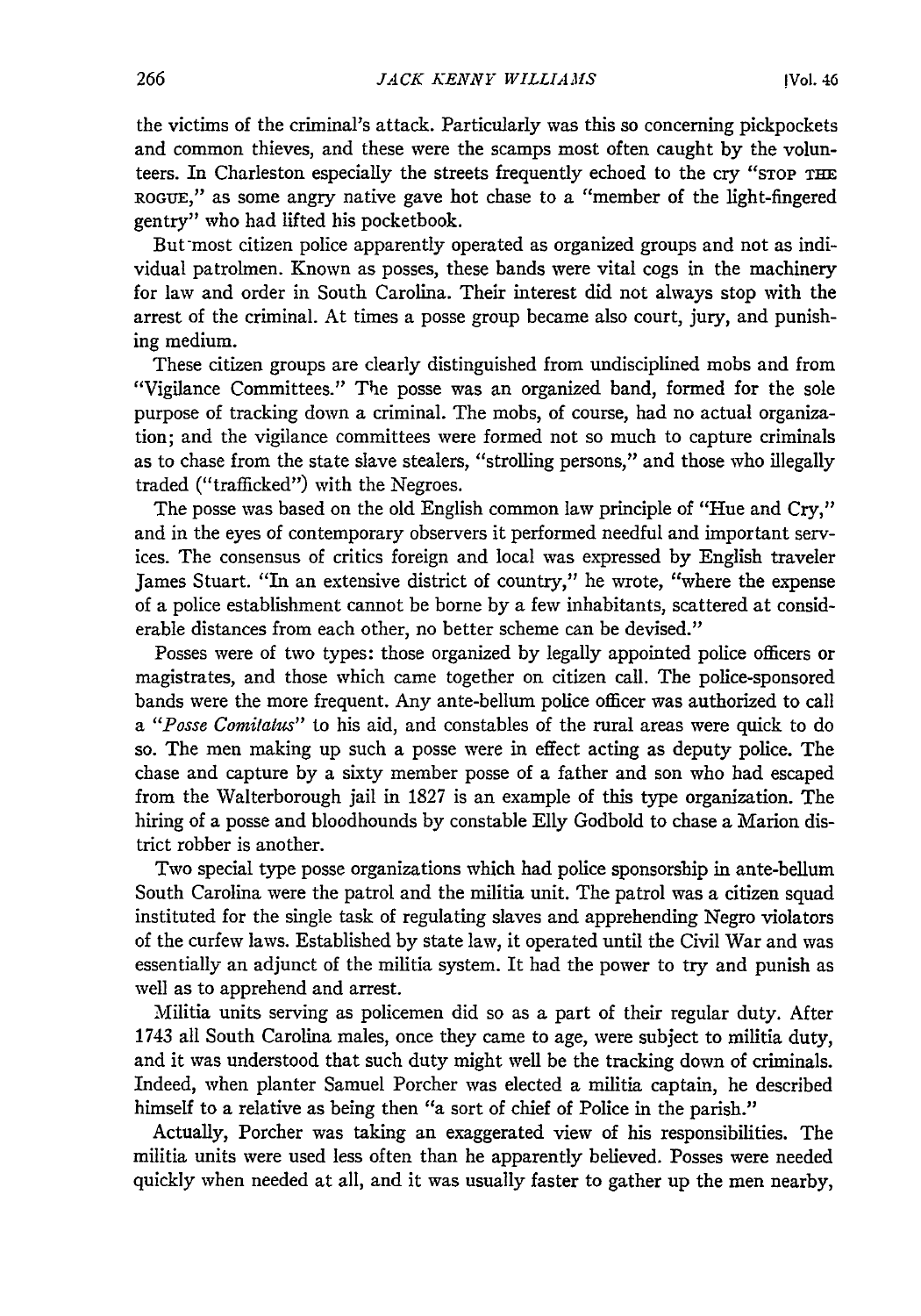without regard for their military standing, than to go through the formality of summoning the organized unit. Only where much travel was involved, or where immediate action was not deemed imperative, was the use of the militia really feasible.

The extra-legal posse was the most newsworthy type, and contemporary accounts indicate that it was at least as effective as officially constituted citizen groups.

The murder of Chester sheriff Elijah Nunn in the early 1800's brought out a typical extra-legal posse. The news of the death of the sheriff made the rounds. Men gathered at the court house. One or two local leaders gave out orders and laid plans; and the posse moved to its task. In this particular case it was successful and arrested the killer. **"By** the exertions of the citizens turning out to hunt the murderer," wrote the editor of a Charleston paper reporting the event, "the killer is now in Chester gaol. Poor satisfaction for the life of such a worthy man!"

**A** similar posse gave chase in 1842 to an Edgefield counterfeiter. At the head of the posse was a pack of hounds. **A** newspaperman announcing the chase to his public reported, "When last seen he was going ahead, well covered with mud, and several dogs in pursuit."

Posses sometimes gathered to eradicate long-standing nuisances. Charleston citizens in **1819,** for example, became aroused over consistent reports that a nearby inn, the "Five-Mile House," was harboring thieves, gamblers, and prostitutes. Forming a posse, the citizens rode to the establishemnt, gave the inmates fifteen minutes to vacate the area, then burned the building to the ground. Such a group also gathered near Charleston in **1823** and chased and killed four "banditti." These men, it was said, had "long infested the neighborhood of Nelson's Ferry, and had murdered a Mr. Ford." In Newberry a posse was called to gather before any crime took place. Citizen Alexander ("Big Andy") Bartholomew issued the call for the group to meet with him on court day. The posse would be named "The Croting Club," Big Andy said, and would have as its objective the running down and arresting of all thieves and troublemakers who might commit misdeeds during the-judicial proceedings. Whether or not Big Andy's well-intentioned group met with success is not known.

Posses of any type were, as might be expected, less numerous as the years passed, and the regular police of the state became stronger and more efficient. The police establishments were from the first the most used agencies for capturing wrongdoers. In addition, notwithstanding their sparsity in numbers and their rather crude training, they were probably the most successful.

South Carolina's ante-bellum police forces were organized as two distinct groups, the rural constables and the city guards. The first was headed **by** the several district magistrates and **by** the sheriffs, and was under the general supervision of the sessions court. The city guards, on the other hand, were administered **by** the several mayors and city councils or "intendants." The constables were far and away the more important since early South Carolina had only two towns, Columbia and Charleston, which were large enough to boast of much in the way of police. Thus, the constables actually served the villages of the state as well as the open country; and while the term "rural" was officially applied to these officers, it is apt, without qualification, to be misleading.

On paper the district constables were headed **by** the sheriff. In reality this official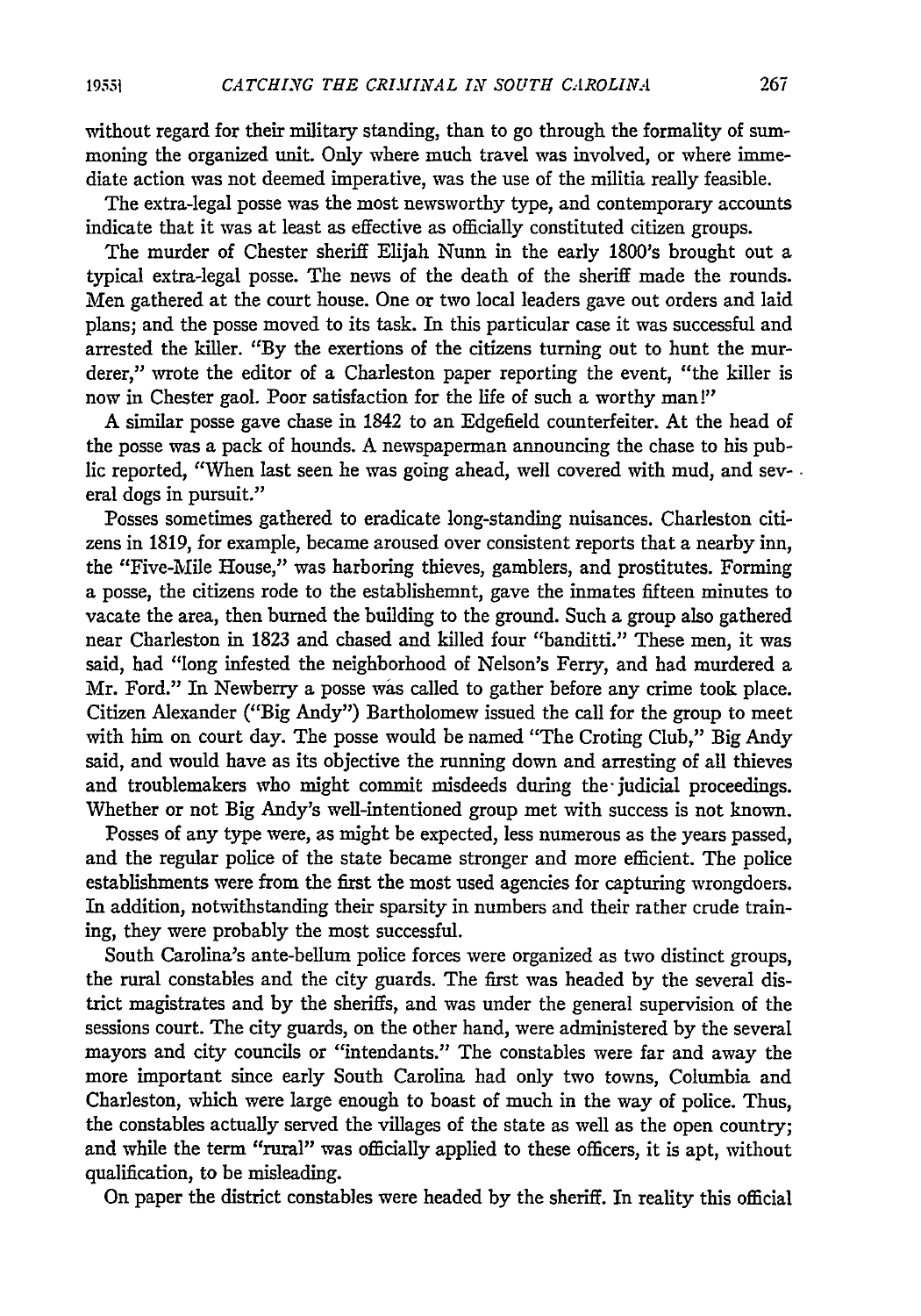exercised, in common with the magistrates, only a loose control over them. He offered direction, issued arrest warrants, and received prisoners for detention. But constables were neither hired nor fired by the sheriff; and they made their reports to and requested their pay and allowances from the state legislature. Magistrates and judges hired them, the general assembly paid them, and the sheriff was expected to manage them. Red tape, it would seem, is not a twentieth century invention.

From the sheriff's point of view the question of jurisdiction over the constables demanded clarification; on the other hand, the sheriff was accustomed to being made something of a square peg in a round hole, insofar as the capturing of criminals was concerned. He had the arresting power, but rarely the opportunity to use it. His work seemingly overlapped with that of constable, jailer, and court-crier. In some districts he personally punished all criminals, in others he acted as hangman only, leaving the lesser corporeal punishments to the constables and jailers. In some districts he headed the posses; in others he apparently took no official action concerning them. An elective, bonded official, he received prisoners for detention, took bail when it was authorized by magistrates, collected the fines levied by the judge, ordered coroner's inquests, executed the *habeas corpus* act, called jurors and witnesses to court, and carried out the orders of the judge and the solicitors.

Black frocked, with cocked-hat and sword, the sheriff was an imposing figure as he led the biannual procession to court and as he attended the judge to and from his lodgings. But his duties were many and at times ill-defined, his pay was too little and that hard to obtain, and his critics were numerous and vocal. As warrant-server, jail costodian, and court official he performed important services; but as policeman he gave way to the constable.

South Carolina constables were appointed to their positions for four-year terms. Their duties, like those of the sheriff, might be numerous and varied, but essentially they chased and arrested lawbreakers. The execution of court orders, the delivery of magistrates' warrants, the punishment of Negroes, the granting of bail in petty cases, and the attendance on magistrates' and freeholders' courts were all incidental to their main task.

Rural constables were too few, considering the job they had to do. Complete statistics for the state are not extant, but existing figures indicate an average ratio of one constable for each one thousand citizens. No district, after 1822, had fewer than eighteen rural policemen, a minimum set by state law. On the face of it, this one-to-one thousand ratio appears adequate, even by modern standards. But the figure is misleading and is subject to one important qualification: The rural constable served both village and country, and his territory or "beat" was extensive. As he viewed it, the issue was not the ratio of constables to citizens but constables to square miles.

For the most part the constable's work was routine. During any average month he probably would arrest a few men accused of assault and battery; take custody of several Negroes caught at night without passes, and a few others turned over to him by their masters for punishment; and conduct investigation into one or more cases of petty larceny, trading without a license, or professional gambling. He would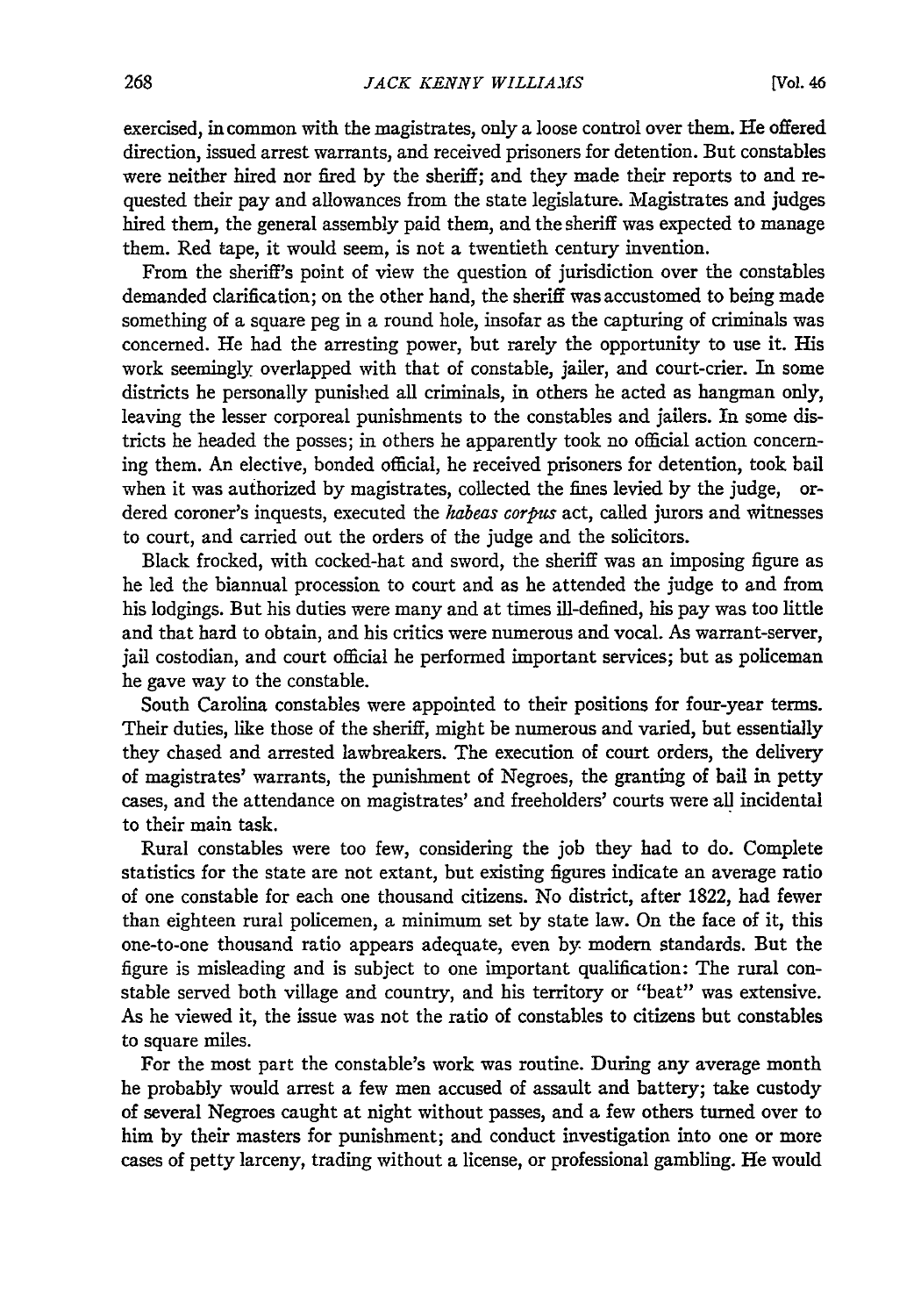probably summons at least one magistrates' and freeholders' court for hearing Negro cases, and he would serve a limited number of warrants at the request of the sheriff of his district. On rare occasions he might be commissioned to travel into another state to return a criminal whose extradition had been authorized.

Pendleton constable Richard Blackstock's activities during November, 1808, may be considered typical. He broke up a riot; arrested nine people on assault and battery charges; captured a cattle rustler; chased unsuccessfully an escaped felon for twenty-two miles; and arrested four men on sheriff's warrants. Not so busy, however, was Abbeville constable Thomas Bigbie, whose December, 1828, report reads as follows:

For servin Seven warants 53cts 6m each-3 71 for shipin Eight negro slaives 53 6m each--4 24 for mileg in on seven warants 5 miles each-1 75 for Somes three free holders-63

High lights of adventure sometimes enlivened the constable's day-to-day labors, and on occasion he had to prove to the fullest measure his courage. The unnamed Barnwell officer who brought in Alex Davis following his "refusal to be taken," and Lexington constable Jacob Rall, who arrested Daniel Wingard despite the fact that Wingard stood in the town's main street armed with musket and shouting that he would kill whoever came after him, are examples of the brave among the rural police.

In that connection, the number of constables who were shot or shot at while in the discharge of their duties makes it clear that the profession was not one for the faint of heart. Newspapers carried many stories of constables involved in violence, and it was rare that a sessions court in South Carolina failed to include on its calendar at least one case of "assaulting a constable," "shooting at a constable with intent to kill," or "murdering a constable." Most cases, happily, were based on the first two of these three charges. Typical examples of officers who met with serious trouble in the line of duty were constable Thomas Sanders; who was shot while trying to arrest Thomas Messer, near York; constable Charles Boyles, who very nearly met death at the hands of prisoner John Gill; and a nameless officer who, having surprised thieves in a warehouse, was knocked senseless with a keg of lard.

Most constables were able public servants. Those who were not had short careers. Constables were under the surveillance not only of sessions courts' officials, petty magistrates, and sheriffs, but of the citizens they served. The citizen critics, especially, were quick to point out shortcomings or instances of bad behavior, and constables were sometimes indicted by grand juries on the strength of such testimony.

The circuit-riding judges were authorized to discipline the constables, and their relentless proclivity to do so was sufficient, apparently, to insure honesty and good conduct on the part of the bulk of rural police. At any rate, the state constabulary was notedly free of scandal.

As noted, constables were early replaced in Columbia and Charleston by regular city police forces. These were established by law, usually on the initiative of district grand juries. The bulk of such proposals were apparently passed without opposition, and by 1850 most of the state's larger towns had police establishments.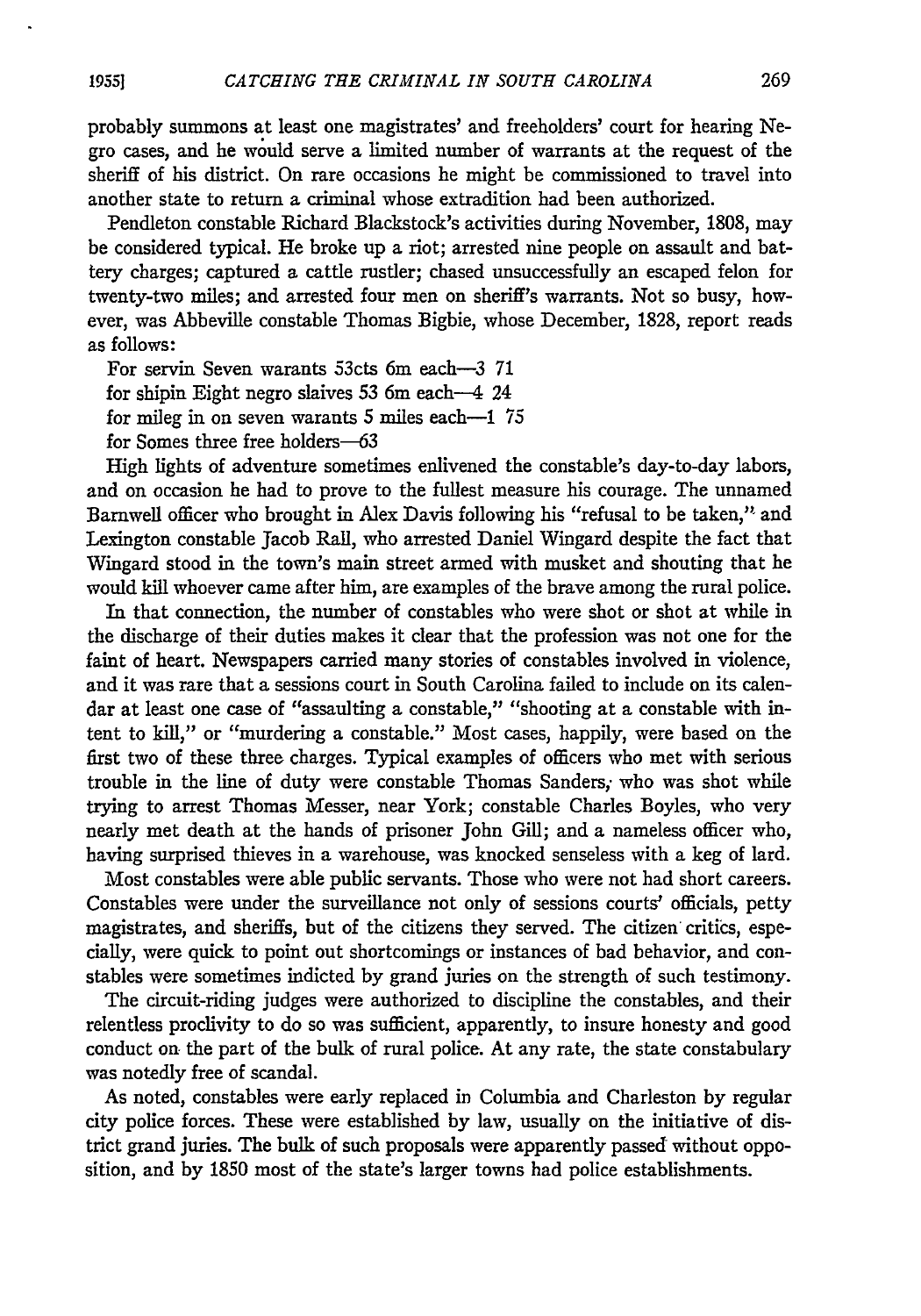Except in Charleston these urban police have a history not dissimilar from that of the rural constables who preceded them. Charleston's police, however, were considered far and wide as being among the nation's best.

Until 1805 Charleston had no regular police establishment but made use of a city sheriff who had a loose sort of jurisdiction over a varying number of local constables. In 1805 this informal group was replaced by an elected constabulary of twenty-four members, each a resident of a city district, outside of which he had no power of arrest. These men received no pay but were granted a percentage of fines levied against the criminals they caught. Each officer was authorized to wear a badge of authority and to carry with him a "stave" for protection. Each was on call at all hours, attended all fires and public meetings within his area, and was given power to deputize bystanders in time of need.

No person elected as a city constable might refuse his appointment unless he was a lawyer, preacher, teacher, physician, vessel master, or ship's pilot; but it was understood that no citizen might be forced to serve more than one year in five. In 1806 a city marshal was appointed at an annual salary of six hundred dollars to give some semblance of central direction to this involuntary police force.

Before the year was out the system of an unpaid, ill-governed constabulary was deemed unworkable, and in October the two dozen officers were replaced by a salaried, uniformed guard of seventy-five men. This new force, organized in military fashion, was regularly increased as the city grew and in 1838, with a total of 120 on the police rolls, it reached its ante-bellum peak.

Operating from a central guardhouse headquarters, these police made periodic armed patrols into the various sections of the city. Each patrol was equipped with a rattle which could be used to summon aid. Each sergeant was armed with a sword and each private with a musket and bayonet. Their pay was according to the following scale: captains, sixty dollars; lieutenants, forty-five dollars; sergeants, twentyseven to thirty dollars; and privates, twenty-three dollars. In the late 1830's these wages were raised an average of twenty dollars for each rank. And they remained at this level until the Civil War. After 1821 the elaborate process of group patrolling was discontinued in favor of the "beat" system still used in most cities, and from that date the Charleston city police began to resemble modern officers in organization and type. As the years passed the force was steadily improved in a number of ways. Mounted officers were used after 1826. A detective force was added to the permanent police rolls in 1846. In 1856 a system of card files was instituted to classify and index law violators within the city, and in the same year a collection of daguerreotypes of known criminals was begun. Mayor's committees regularly visited other cities to study their police, and reports from these committees generally resulted in needful changes. Mayor William P. Miles in 1855 took a special interest in bettering the police, and in something of a testimonial to his efforts the force was known during his adminstration, and for some years afterwards, as "Paddy Miles' Bulldogs."

Despite the fact that their police were excellent by any sort of comparison, Chareston citizens during the ante-bellum decades did not always look with favor on their uniformed protectors. Such an individual patrolman as Moses Levy, who captured